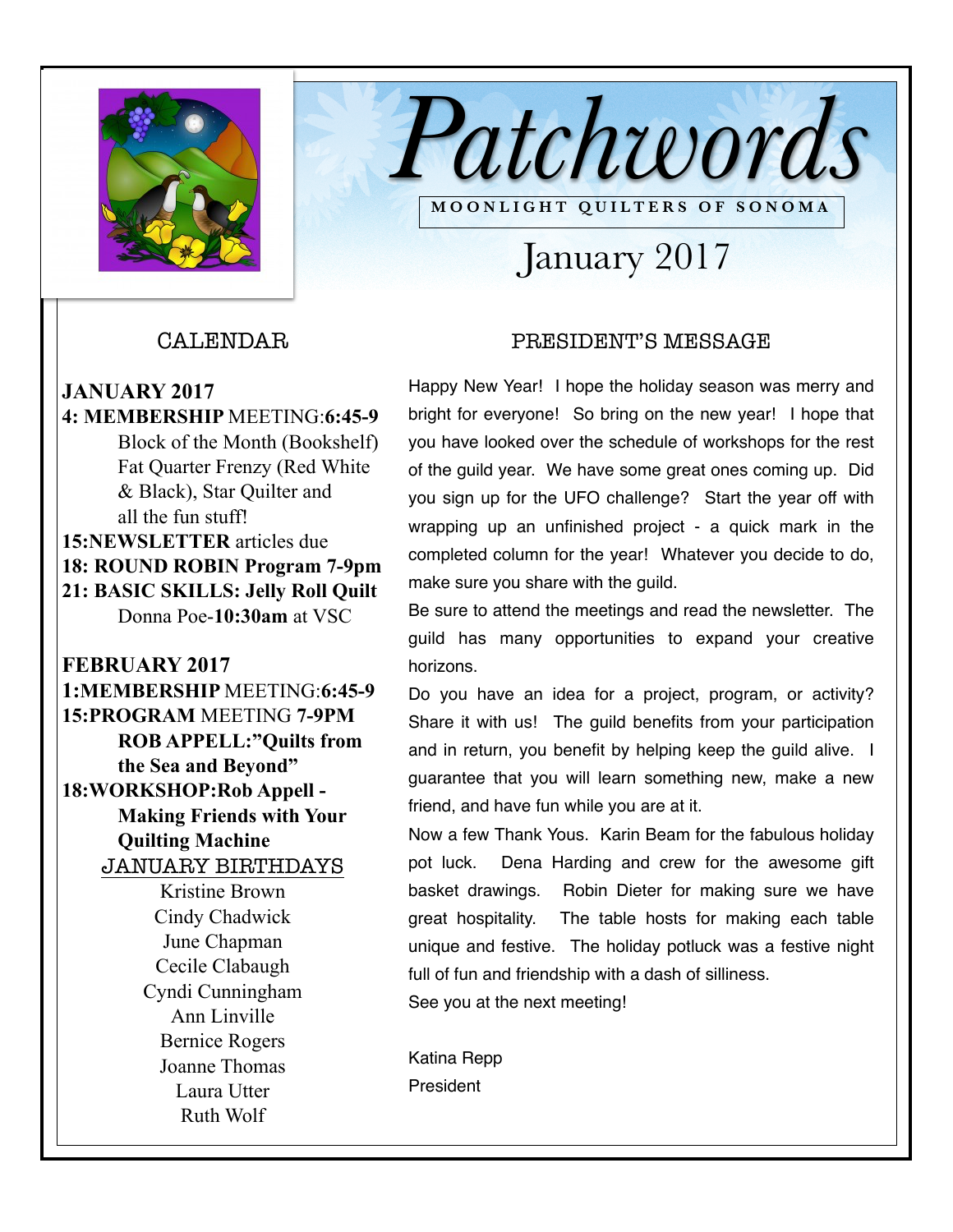## STAR QUILTER

I don't feel I warrant the title of "Star Quilter" and believe this activity should be renamed "Quilt Journeys" because we all are on our own quilt journey. My quilt journey started like many by learning to sew clothes while in  $6<sup>th</sup>$  or  $7<sup>th</sup>$  grade. I did make two quilts while in high school for each of my sibling's weddings but these were made with scraps and no knowledge about quilt making. I began making quilts with "new" fabric and a rotary cutter soon after college. I am continuously learning and being challenged by the limitless patterns, fabrics and techniques in this creative hobby. I joined MQSC to learn from others and hear about their quilt journeys. I thank you all for sharing your knowledge and expertise with me.

Trina Jahnsen

## CAT & DOG CUDDLES

Kick off 2017 by stitching some of those orphan blocks and odd pieces of fabric into a cat or dog cuddle. Be creative. Try something you haven't tried before. The dogs and cats will love your creation, and you will have a little more room for some new fabric! Multiple layers of batting make it even more comfortable.

If you need some fabric or batting, we will have some at the table at the January business meeting. We have lots and lots of cut batting pieces just waiting to be stitched into a cuddle. We would love for you to take some home with you!

As a reminder, cat cuddles should be 17" x 25". Dog cuddles can be larger.We promise that no dog or cat will complain to you about your choice of fabrics, or the quality of your points, corners, or quilting.

Happy New Year to you and to all your furred, feathered, and scaled friends. Julie Neff and Janske Silva, Cuddles Coordinators

## PROGRAM NOTES

We are excited to have well-known quilting personality **Rob Appell** visit our guild in February! On **February 15, 2017** he will present his trunk show called "Quilts from the Sea and Beyond" at our Program Meeting at 7pm. This trunk show features a collection of quilted seascapes and quilts from his own fabric lines. He is best known for his quilted seascapes, but has expanded from being a sewing machine technician into being a fabric designer, dynamic teacher, and currently enjoys celebrity status with Missouri Star Quilt Company with the Man Sewing Project.

**Saturday, February 18, 2017** Rob will teach a class from 10-4 at the Village Sewing Center entitled "Making Friends With Your Quilting Machine." Rob will spend the day sharing his vast knowledge of the technical side of sewing machine service and operations. We will see machine quilting from a different perspective as Rob discusses ways to become one with our machine by exploring the machine itself, needles, thread, gadgets, and how to move forward to make machine quilting a positive and rewarding experience.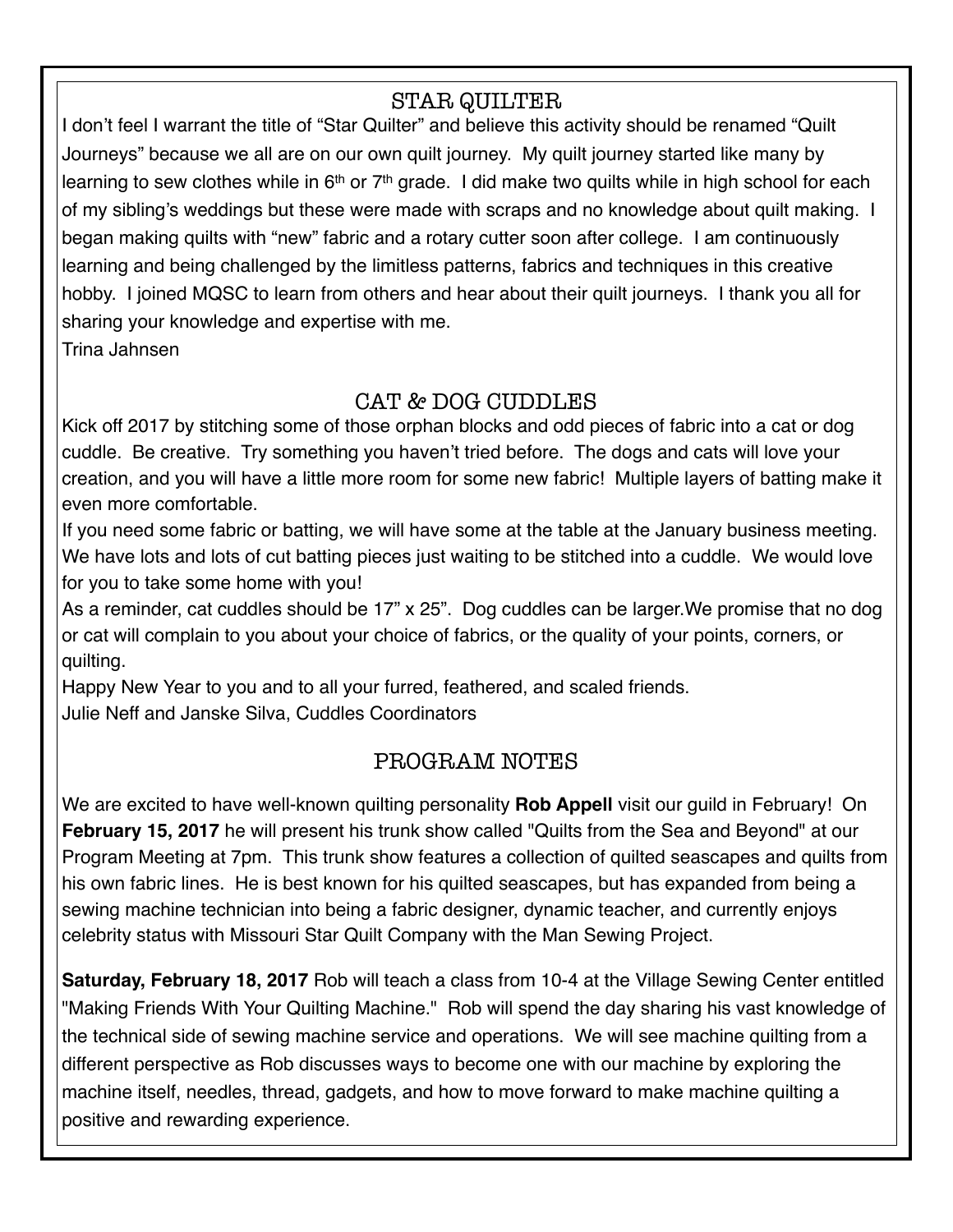## **OPPORTUNITY QUILT**

 Tickets and postcards, with a photo of the quilt, are available at the Opportunity Quilt table at **every** Guild meeting. So, remember to bring your checkbook. Tickets are \$1 each or 6 for \$5. Contact Dale Yamamura and Geri Cross, co-marketing chairs, anytime. See a photo on our website!

### **TOOL LIBRARY**

At the January 2017 Business Meeting The Tool Librarian will be offering three baskets of quilt templates with instructions. Pick up a library book and the tools to go with it to make your quilts great! Kerry Mertle

## **BASIC SKILLS**

upcoming classes **Jan 21**-Jelly Roll Race with Donna Poe at Village Sewing Center at 10:30am **April 29** -Color with Audrey Giroux **August 19**-Zippers with Alys Hay Gina Stateler-Calhoun, coordinator

## **BLOCK of the MONTH**

For December's block, **now due JANUARY 4th**, we want to see what's on your bookshelf. The blocks should have a **solid black background** and finish at 12" tall, with the width in increments of 6". Unfinished is 12.5" tall with the width ½" larger than the finished width: 6.5", 12.5", 18.5", etc. You will receive one BOM drawing ticket for each 6" block segment! The blocks are due at the January 4th business meeting. A link to the instructions for the block is on the guild's website and the instructions include a link to a video. If you have questions or need us to send you a copy, feel free to contact us. Kathy Leake (707) 738-4125 Linda Mason (707) 332-1311 Block of the Month Coordinators

you to participate in the Basic Skills classes, workshops, monthly guild activities. If you do not renew your membership, you will not be allowed to attend the Basic Skills classes, workshops, or participate in the monthly guild activities. Additionally, you will not receive a membership card which provide you a 10% discount at Village Sewing Center and Beverly's. If you have not renewed your membership, now is the time to do it!

**WHY JOIN MQSC?**  A gentle reminder that your membership entitles

## **FRIENDSHIP BLOCKS**

Let's really make 2017 a year of friendship by making a beautiful block for one of our Guild friends. Remember you can earn points for yourself or others. We'll be looking for you at our first January meeting. Let's do it!! Thanks. Jeanne Nelson and Margaret Garretson

## **FAT QUARTER FRENZY**

January's color choices for the frenzy are Red, White, Black - alone or two or more of those colors along with red or white.

# HAPPY

# NEW

# YEAR!

Here's to a really good 2017 for all—with lots of whatever makes you happy. And lots of articles for the newsletter turned in (without reminders!) on or before the 15th of the month!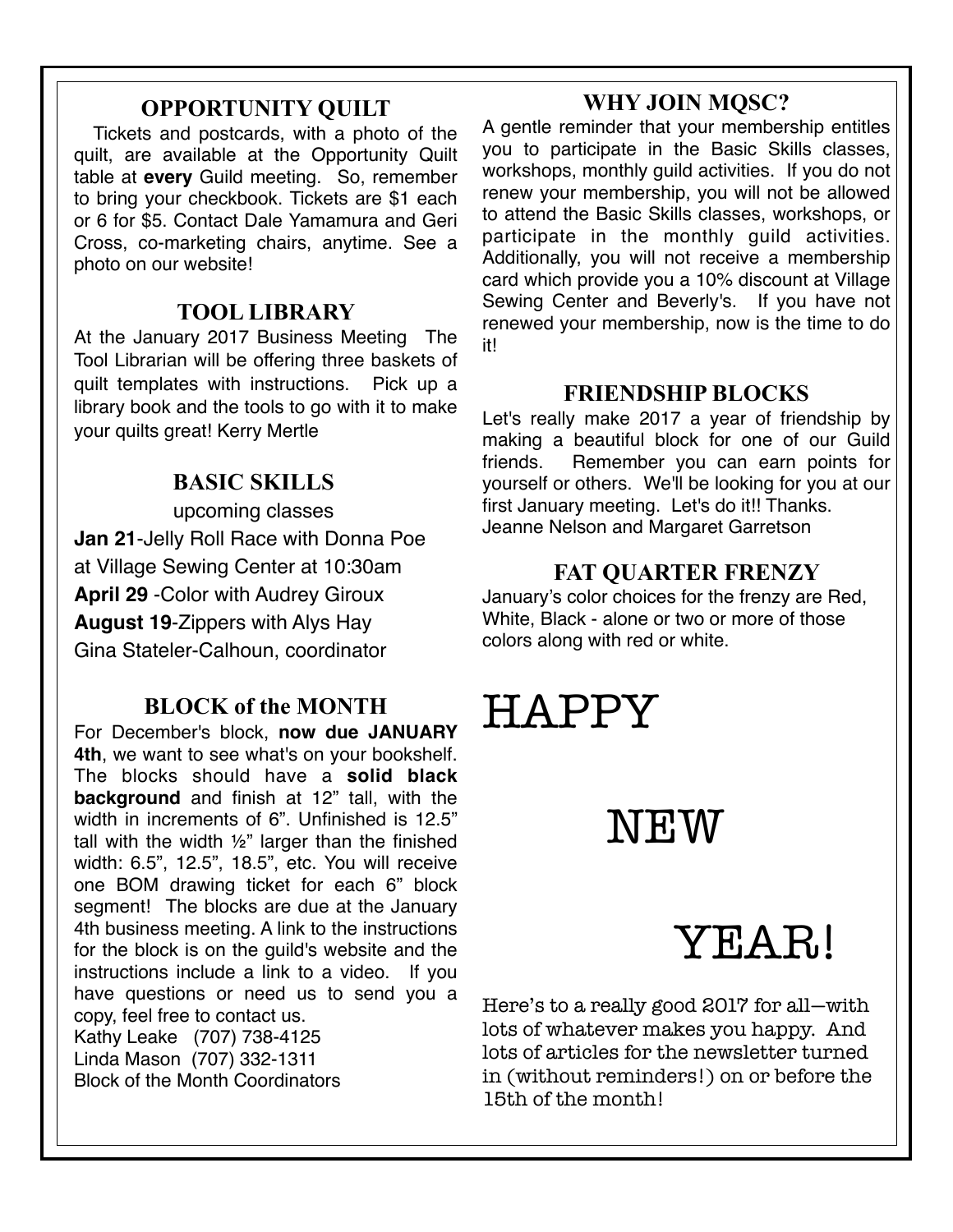#### Moonlight Quilters of Sonoma County Board Meeting December 12, 2016

Attendees: Katina Repp, Deana Abramowitz, Gina Stateler-Calhoun, Marci VonFeldt, Robin Dieter, Barbara Splaine, Cyndi Cunningham, Bambi Weinberg-Tuttle, Cindy Chadwick, Norma Jean Edwards.

President Katina Repp called the meeting to order at 7:03 pm and welcomed the board.

President's report: The Round Robin is scheduled for the January 18 program meeting. DJ Berger will demonstrate trapunto, Gina Stateler-Calhoun will present feather quilting, Katina will show how to make her luggage tag, Norma Jean will do 'checkerboard to diamonds' quilt block. We will check with Deb Gomes about possibly demonstrating a new tool of hers. Presenters should make 75 copies of their handout. If you do it at Piner Printing you can put it on our account.

Treasurer's report: (Cindy Chadwick) Our net income is \$6,191.61. If we have more than \$50,000 income within a three year time period, we will have to pay taxes.

Library: (Cyndi Cunningham) Cyndi has spent \$170 of her budget so far. There is a list online of all the books in our library.

Ways and Means: (Bambi Weinberg-Tuttle) The holiday raffle made \$925. Bambi will contact Deb Gomes and Lline Woodall to assess new fresh ideas for the Spring fundraiser. We have taken in \$465 for the opportunity quilt so far.

Membership: (Marci VonFeldt) We still have many members who have not renewed. Those members will be dropped and will not be able to participate in guild activities (basic skills workshops, block of the month, library) will not receive the 10% guild discount at stores, and will not be able to sell their quilts at the show.

Hospitality: (Robin Dieter) Would table hostesses from the holiday party please return your tablecloths to Robin.

Newsletter: Deadline for articles is the 15<sup>th</sup> of the month.

Quilt Show: (Gina Stateler-Calhoun) The first quilt show meeting will be Tuesday, January 24. Gina brought up the question of possibly (in the future) moving our opportunity quilt drawing to occur at the quilt show to bring excitement to the show. We could bring the quilt to PIQF and the Sonoma County Fair to sell tickets.

Programs: Our last workshop was very successful. We can use the Fellowship Hall free, via Barb Splaine. The next workshop will be Rob Appell on February 18.

Basic Skills: (Gina Stateler-Calhoun) We have all of this year's classes scheduled: January will be Donna Poe's Jelly Roll Race at Village, April will have Audrey Giroux doing color, August will be Alys Hay with zippers.

Show and Tell: We need to come up with a smoother way to photograph the quilts as they are being presented.

Fat quarter frenzy: Interest in this activity seems to be waning. Should we change the format or give it a rest for a year?

Community Quilts: Marilyn Lira has a list of where everything is. Bag-a-long materials have been returned to Pat Meiswinkel.

Some thoughts from the president:

1. Future fundraising ideas: 24 hour quilt-a-thon to raise funds for a non-profit; quilting olympics in teams.

2. Should we be promoting our affiliates, perhaps by featuring each one in the newsletter or on the website?

The meeting was adjourned at 8:35 pm.

Respectfully submitted by Deana Abramowitz, Secretary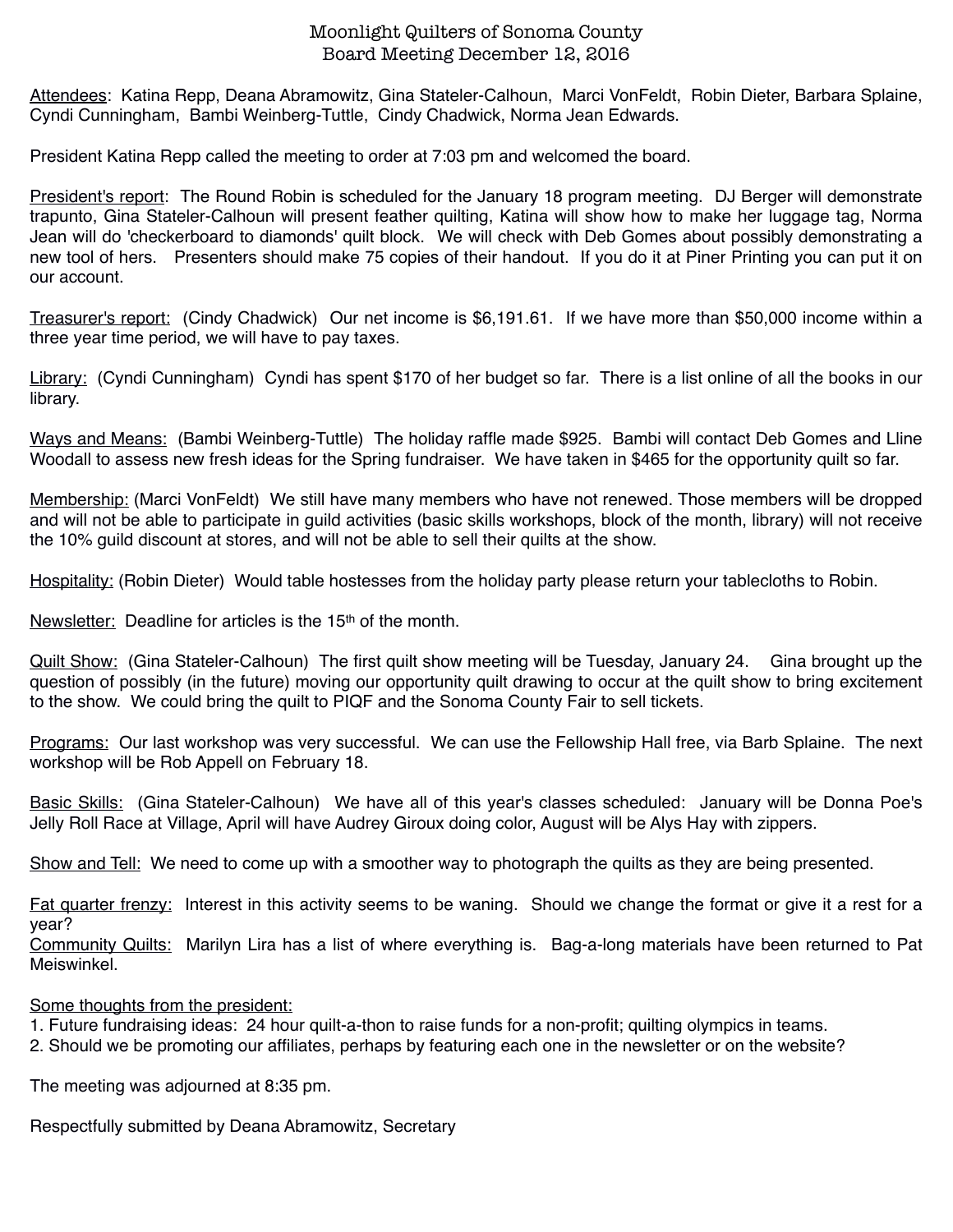#### **2016 — 2017 EXECUTIVE BOARD OFFICERS**

| President      | Katina Repp      | 843-7637 | katina.repp@yahoo.com |
|----------------|------------------|----------|-----------------------|
| Vice President | Debbie Cesaretti | 823-9400 | dmcesaretti@att.net   |
| Secretarv      | Deana Abramowitz | 528-3435 | buddaha67@sonic.net   |
| Treasurer      | Cindy Chadwick   | 584-9658 | rcchadwick@msn.com    |

#### **2016 — 2017 BOARD COMMITTEE CHAIRS**

Activity Relations Norma Jean Edwards 664-9389 n/a Community Relations Marilyn Lira 823-0344 mlira4350@comcast.net Hospitality Robin Dieter 408-832-2231 rbndieter@gmail.com Membership Marci VonFeldt 321-8804 marci\_vonfeldt@yahoo.com Newsletter Editor Karen Mansergh 827-3438 kemansergh@comcast.net Programming Barbara Freiday 486-3265 bfreiday@hotmail.com Assistant Janet Clark 415-312-2140 *Assistant* Janet Clark 415-312-2140 *jclark@rezlaw.com*<br>Gina Stateler-Calhoun 576-1282 ginasquilt@hotma Quilt Show Chair Gina Stateler-Calhoun 576-1282 ginasquilt@hotmail.com Assistant Sarah Whiton 843-4987 whiton60@yahoo.com Bambi Weinberg-Tuttle

Librarian Cyndi Cunningham 849-6690 cinsue25@gmail.com

#### **2016 — 2017 COORDINATORS & ASSISTANTS**

| Basic Skills                       | Gina Stateler-Calhoun | 576-1282     | ginasquilt@hotmail.com    |
|------------------------------------|-----------------------|--------------|---------------------------|
| Block of the Month                 | Kathleen Leake        | 738-4125     | kathyleake@sonic.net      |
| Assistant                          | Linda Mason           | 332-1311     | lmason4884@sbcglobal.net  |
| Cat & Dog Cuddles                  | Julie Neff            | 620-0512     | jhneff@gmail.com          |
| Assistant                          | Janske Silva          | 566-8997     | sunflowerpaws@gmail.com   |
| Community Relations Assistant      | Donna Poe             | 542-8732     | poe@sonic.net             |
| Email Blaster                      | Sarah Whiton          | 843-4987     | whiton60@yahoo.com        |
| Fabric Exchange                    | Donna Cambra          | 894-7575     | drcambra@comcast.net      |
| Assistant                          | Lillian Wills         | 548-9189     | littlered95407@yahoo.com  |
| Friendship Blocks                  | Jeanne Nelson         | 539-5216     | jeanne5017@sonic.net      |
| Assistant                          | Margaret Garretson    | 217-1974     | mgarre2189@aol.com        |
| Historian                          | Kathy Vedder          | 687-5279     | kathy_vedder@comcast.net  |
| Assistant                          | Kanani Jones          | 484-5192     | k4j14mc@yahoo.com         |
| <b>Holiday Raffle Coordinator</b>  | Dena Harding          | 823-2143     | gdharding@comcast.net     |
| Holiday Potluck Dinner             | Karin Beam            | 524-1900     | beam@smlaw.com            |
| Librarian, Tools                   | Kerry Mertle          | 537-0358     | kerrymertle@yahoo.com     |
| Medallions                         | Karen Lavender        | 584-5053     | kcbklyn@pacbell.net       |
| Assistant                          | Patti Bassignani      | 823-8108     | tpbass2@comcast.net       |
| NCQC Representative                | Cyndi Cunningham      | 849-6690     | cinsue25@gmail.com        |
| Opportunity Quilt 2017             | Jim Haws              | 588-9592     | seamripper.haws@gmail.com |
| Opportunity Quilt Design &         |                       |              |                           |
| <b>Construction Coordinator</b>    | Jan Nilsen            | 510-919-1947 | niftyjn@pacbell.net       |
| <b>Opportunity Quilt Marketing</b> | Geri Cross            | 824-9555     | gericross@hotmail.com     |
| Assistant                          | Dale Yamamura         | 568-7277     | dyams59@gmail.com         |
| Programs 2017-2018                 | Cyndi Cunningham      | 849-6690     | cinsue25@gmail.com        |
| Assistant                          | Susan Peretti-Keith   | 494-3649     | speretti@sbcglobal.net    |
| <b>Public Relations</b>            | Barbara Splaine       | 321-1268     | barbquilts1@gmail.com     |
| <b>Quilt Show Entries</b>          | Trina Jahnsen         | 865-0454     | tjrriver@yahoo.com        |
| Raffle, Monthly                    | Ellen Fox             | 528-9032     | ecfox@sonic.net           |
| Assistant                          | <b>Frances Morell</b> | 484-4085     | frannie.morell@gmail.com  |
| Assistant                          | <b>Katie Davis</b>    | 318-6911     | katientom1998@yahoo.com   |
| Round Robin Workshops              | <b>Sharon McCarty</b> | 545-2462     | smccarty@sonic.net        |
| Show & Tell                        | <b>Bernice Rogers</b> | 539-4367     | geebee2010@att.net        |
| Assistant                          | Theresa Stamey        | 775-3656     | ccquilt14@gmail.com       |
| Sonoma County Fair Rep             | Kerry Mertle          | 537-0358     | kerrymertle@yahoo.com     |
| Cloverdale Fair Rep                | <b>Audrey Giroux</b>  | 528-0243     | xuorig@sbcglobal.net      |
| Assistant                          | Marilyn Lira          | 823-0344     | mlira4350@comcast.net     |
| Spring Fundraiser                  | Lline Woodall         | 528-1088     | lline413@yahoo.com        |
| Assistant                          | Deb Gomes             | 849-0047     | debgomes@sbcglobal.net    |
| Star Quilter                       | <b>Judy Pudoff</b>    | 857-3101     | judypudoff@gmail.com      |
| Sunshine                           | Donna Huckaby         | 217-6322     | donnahuckaby@gmail.com    |
| Tri-Guild Luncheon 2017            | Katina Repp           | 843-7637     | katina.repp@yahoo.com     |
| Webmaster                          | Karen Derrick         | 477-6072     | kmd707@gmail.com          |
|                                    |                       |              |                           |

*Please be advised that the above names, telephone numbers and email addresses may only be used for MQSC guild communication, and cannot be used for any solicitation or business purposes. Editor.*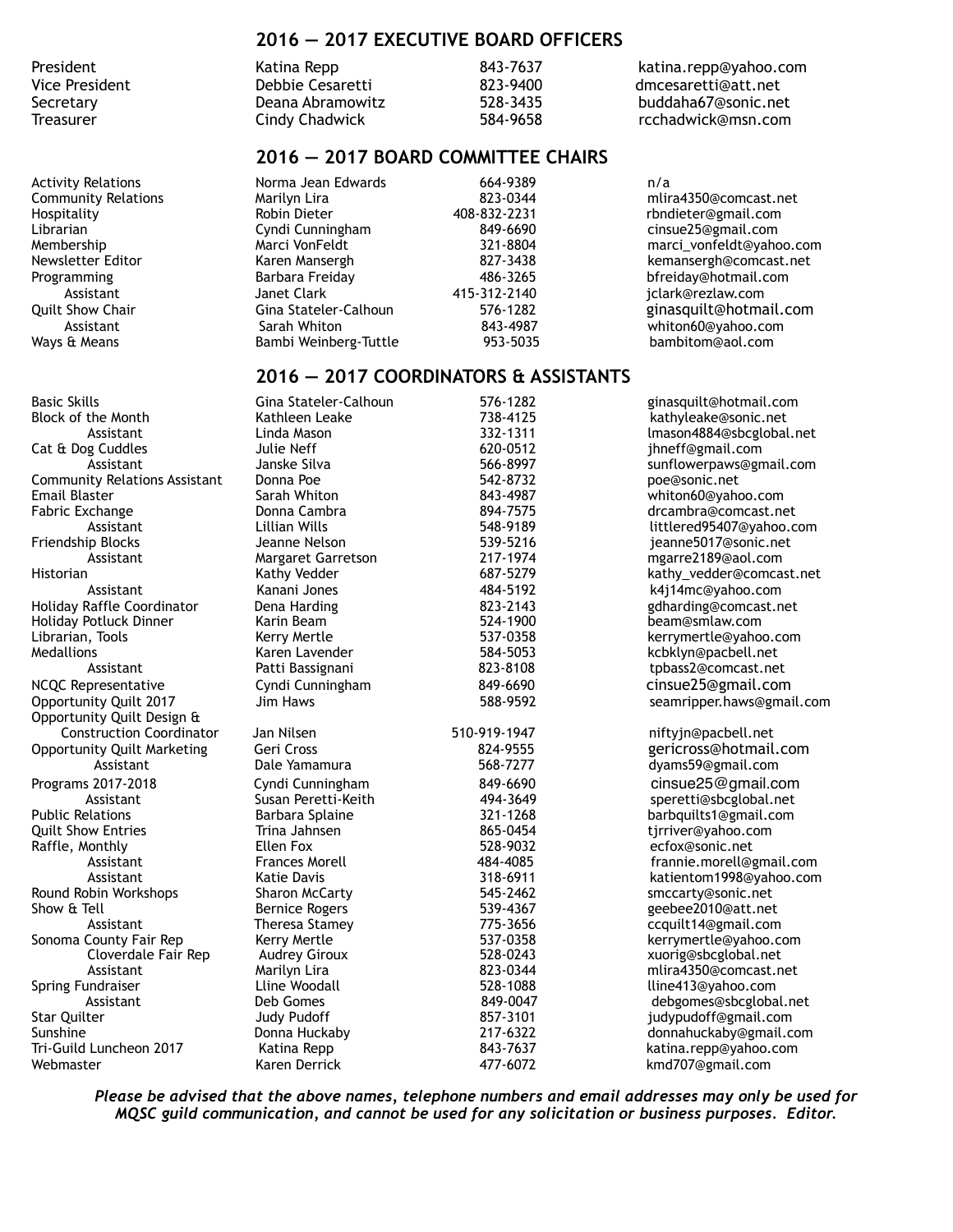## **Northern California Sister Quilt Guilds**

Albany "East Bay Heritage Quilters"P O Box 6223, Albany, CA 94706-6223 [www.ebhg.org](http://www.ebhg.org/)/ [ebhq@ebhq.org](mailto:ebhq@ebhq.org) Antioch "Delta Quilters Guild" P O Box 154, Antioch, CA 94509-0154 [www.deltaquilters.org/](http://www.deltaquilters.org/) Auburn "Foothill Quilters Guild" P O Box 5653, Auburn, CA 95604-5633 [www.foothillquilters.org/](http://www.foothillquilters.org/) Campbell "PenWAG", Peninsula Wearable Arts Guild, P O Box 111776, Campbell, CA 95011-1776, [www.penwag.org/](http://www.penwag.org/) Concord/Pleasant Hill "Contra Costa Quilt Guild" P O Box 23871, Concord, CA 94523 -0871, [www.contracostaquiltguild.org/](http://www.contracostaquiltguild.org/)

Danville "Diablo Valley Quilters Guild" P O Box 1884, Danville, CA 94526-1884 [www.DiabloValleyQuilters.org/](http://www.diablovalleyquilters.org/) Elk Grove "Elk Grove Quilt Guild" P O Box 1413, Elk Grove, CA 95759-1413 [www.ElkGroveQuiltGuild.org](http://www.elkgrovequiltguild.org/) Fairfield "Sew the North Wind Blows" P O Box 2891, Fairfield, CA 94533-2891 [www.northwindquiltersguild.com/](http://www.northwindquiltersguild.com/) Fallon, Nevada Quilt Guild, "Silver State Patchwork News," P.O. Box 5265, Fallon, NV 89407-5265 [www.nevadaquiltguild.org/](http://www.nevadaquiltguild.org/)

Folsom "Folsom Quilt & Fiber Guild" P O Box 626, Folsom, CA 95763-0626 [www.folsomquilt.org/](http://www.folsomquilt.org/) Fort Bragg "Ocean Wave Quilters" P O Box 131, Fort Bragg, CA 95437 [www.soroptimistfortbraggca.org/SIFB/](http://www.soroptimistfortbraggca.org/SIFB/) quilt/ or html; [SIFB@mcn.org](mailto:SIFB@mcn.org)

Grass Valley "Pine Tree Quilt Guild" P O Box 3133, Grass Valley, CA 95945- 3133 [www.pinetreequiltguild.com/](http://www.pinetreequiltguild.com/) Gualala "Pacific Piecemakers Quilt Guild" P O Box 244, Gualala, CA 95445-0244 [www.pacificpiecemakers.org/](http://www.pacificpiecemakers.org/) Kelseyville "Ladies of the Lake Quilt Guild" P O Box 875. Kelseyville, CA 95451 www.llgg.org/ Lodi "Tokay Stitch 'n' Quilt Guild" Grape- line, P O Box 1838, Lodi, CA 95241-1838 [www.tokaystitchnquilt.com/](http://www.tokaystitchnquilt.com/) Modesto "Cross Country Quilters" P O Box 577063, Modesto, CA 95357 [www.crosscountryquilters.com/](http://www.crosscountryquilters.com/) Napa Valley Quilters "Loose Threads' P O Box 405, Napa, CA 94559-0405 [www.napavalleyquilters.org/](http://www.napavalleyquilters.org/) Northern California Quilt Council c/o New Pieces, 766 Gilman Berkeley, CA 94707-1346 [www.ncqc.net](http://www.ncqc.net/)/ or [smalachowski@hotmail.com](mailto:smalachowski@hotmail.com)

Petaluma "Sew Much News" P O Box 5834, Petaluma, CA 94955-5834 [www.petalumaquiltguild.org](http://www.petalumaquiltguild.org/)/ Pleasanton "Amador Rose" P O Box 955, Pleasanton, CA 94566-0955 [www.amadorvalleyquilters.org/](http://www.amadorvalleyquilters.org/) or [newsletter@amadorvalleyquilters.org](mailto:newsletter@amadorvalleyquilters.org)

Redding "Quilters' Sew-Ciety of Redding, P O Box 492581, Redding, CA 96049-2581 [www.quilterssewciety.org/](http://www.quilterssewciety.org/) Redwood City "Peninsula Quilters' Gazette" P O Box 2423, Redwood City, CA 94064-2423 [www.peninsulaquilters.org](http://www.peninsulaquilters.org/)/ Rocklin "Pioneer Quilters Guild" P O Box 126, Rocklin, CA 95677-0126 [www.pioneerquiltersguild.org/](http://www.pioneerquiltersguild.org/) Sacramento "River City Quilters Guild" "Needle Notes", P O Box 15816, Sacramento, CA 95852-0816 [www.rivercityquilters.org](http://www.rivercityquilters.org/)/

San Francisco "Quilters Cables" P O Box 27002, San Francisco, CA 94127- 7002 [www.sfquiltersguild.org](http://www.sfquiltersguild.org/)/ San Joaquin San Joaquin Valley Quilters Guild. [www.sjvqg.com/](http://www.sjvqg.com/)

San Jose/Campbell "The Valley Quilter" P O Box 792, Campbell, CA 95009 [www.scvqa.org/](http://www.scvqa.org/)

San Rafael "Mt. Tam Quilt Guild" P O Box 9251, San Rafael, CA 94903-9251 [www.mtqg.org/](http://www.mtqg.org/)

Santa Maria "All-American City Quilters" P O Box 7217, Santa Maria, CA 93456 aac-[quilters@yahoo.com](mailto:quilters@yahoo.com)

Santa Rosa "Santa Rosa Quilt Guild" P O Box 9251, Santa Rosa, CA 95405-9251 [www.santarosaquiltguild.org/](http://www.santarosaquiltguild.org/)

Watsonville Pajaro Valley Quilt Assn, P O Box 1412, Aptos, CA 95001-1412 www.pyqa.org/

Yuba City "Valley Quilt Guild" P O Box 1463, Yuba City, CA 95992-1463 [www.valleyquiltguild.com](http://www.valleyquiltguild.com/)/

#### **CURRENT & UPCOMING SHOWS**

Now - Jan.20, 2017: Extreme Quilters - "LEAVES" At Moshin Vineyards, 10295 Westside Rd., Healdsburg, CA 95448. 707-433-5499/[www.MoshinVineyards.com](http://www.MoshinVineyards.com)

December 31-Jan.31: Bay Quilts - Full Frontal Nudity: quilts by Sondra Von Burg, reception Sunday Jan. 8th, 1-4pm. [www.sfbayquilts.com](http://www.sfbayquilts.com)

San Jose Museum of Quilts & Textiles: multiple exhibits, great gift shop, and fun special events - go to website for complete info - [www.sjquiltmuseum.org](http://www.sjquiltmuseum.org)

January 19-22, 2017: Road to California quilters' conference and showcase At Ontario Convention Center, [www.road2ca.com](http://www.road2ca.com)

January 21-22: Country Crossroads Quilters show, Modesto Centre Plaza, 10th & K Street, Sat. 10-5, Sun. 10-4, \$8, under 12 free. [www.countrycrossroadsquilters.com](http://www.countrycrossroadsquilters.com)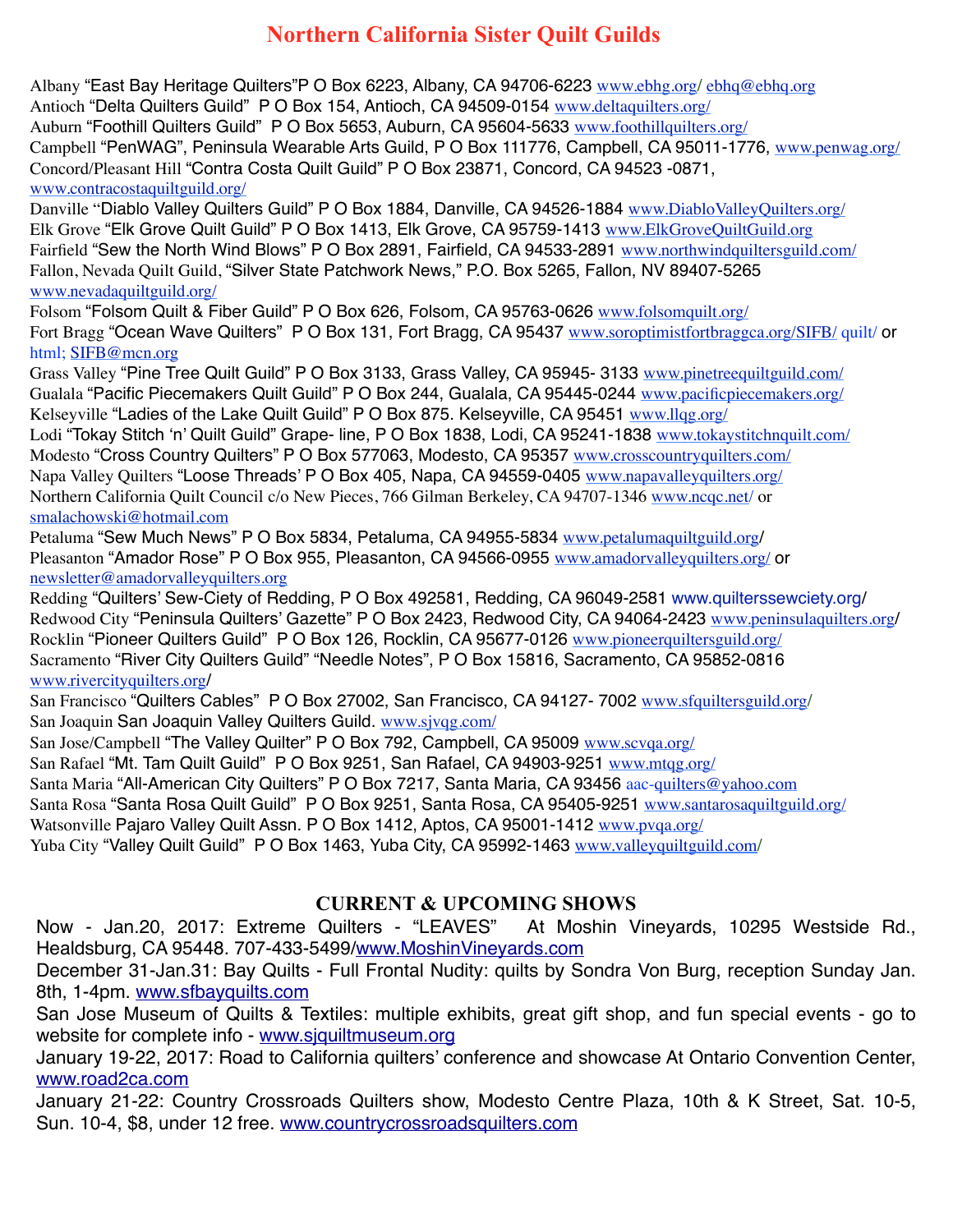## **OUR FAITHFUL AFFILIATES**

A COUPLE of OLD BROADS Cindy Myers & Lauretta Crites [coupleofoldbreads.com](http://coupleofoldbreads.com) ANIMAL COIN by Ann Nolan 1007 Baird Rd., Santa Rosa CA 95409 [animalcoin.com](http://animalcoin.com)

#### BAY QUILTS

Sally Davey 5327 Jacuzzi St., 3-C, Richmond CA 94804 [sfbayquilts.com](http://sfbayquilts.com) BROADWAY QUILTS Gery Rosemurgy 20525 Broadway Sonoma CA95476 707-938-7312 [www.broadwayquilts.com](http://www.broadwayquilts.com)

D'S QUILTING DESIGNS Dorie Jamier 320 Graham, Folsom CA 95630 916-985-2299 [hpdorie2@aim.com](mailto:hpdorie2@aim.com) DESIGNERS NEEDS by KAY MACKENZIE POBox 1241 Aptos CA 95001 [www.kaymackenzie.com](http://www.kaymackenzie.com)

#### HAND DYED FABRICS

Maureen Schmidt (appt. only) 4521 Maddocks Rd. Sebastopol CA 95472 Maureen 707-228-6007 [mhardyschmidt@comcast.net](mailto:mhardyschmidt@comcast.net) HAWAIIAN MOON Shannon Seymour [aloecream.biz](http://aloecream.biz)

MISSING A FEW BUTTONS Tammy Salvato Summer Cottage Antiques 153 Kentucky St. Petaluma CA 94952 707-775-2873

#### [salvatofam@aol.com](mailto:salvatofam@aol.com)

MONICA'S QUILT & BEAD CREATIONS

Monica Gonzales 77780 Country Club Dr., #C-D Palm Desert CA 92211 760-772-2400 [monicasqiltandbead.com](http://monicasqiltandbead.com)

RAINBOW RESOURCE Charlene Younker PO Box 222, Albion CA95410 707-937-0431 (appt. only)

### [rainbowresourceco.com](http://rainbowresourceco.com)

THE RABBIT HOLE 2607 Esplanade Chico CA 95973 530-345-5015 REET'S RAGS TO STITCHES Rita Carl PO Box 578, Miranda CA95553 707-943-3609 [www.reetsragstostitches.com](http://www.reetsragstostitches.com)

SEW LITTLE TIME **OUILTING** Colleen Granger 337 Point San Pedro Rd. San Rafael CA 415-686-6067 [www.sewlittletimequilting.com](http://www.sewlittletimequilting.com) SEW'N WILD OAKS Lynn Wilder 858 Saturn Way Livermore CA 925-443-4302 http:// [sewnwildoaks.blogspot.com](http://sewnwildoaks.blogspot.com)

TENAJ CREATIONS Janet Paehliug 1940 Vista Del Lago

Auburn CA 95603 530-823-1444 or cell 408-888-4580 (appt. only) [www.Tenajcreations.com](http://www.Tenajcreations.com)

#### PARKSIDE SEWING MACHINE CENTER

Jim & AnneMarie Wylie 410 Santa Rosa Ave. Santa Rosa CA 95404 707-576-1430 TWICE NICE SHOPPE Marge & Tom Trebotich 41826 Paseo Padre Pkway Fremont CA 94539-4634 510-656-0733

#### [tmtreb@sbcglobal.net](mailto:tmtreb@sbcglobal.net)

VILLAGE SEWING CENTER John Furtado 1455 Santa Rosa Ave., #A1 Santa Rosa CA 95401 707-544-7529 [village sewing.com](http://www.apple.com)

CHOCOLATE THREAD QUILTING Mary Deadman 849 4th St.,Santa Rosa CA95404 707-235-8969 (appt. only) [marymary9385@sbcglobal.net](mailto:marymary9385@sbcglobal.net) LAVENDER HILL QUILTING Terry Breazeale 2434 Slater St.,Santa Rosa95404 707-546-8182 (appt. only) [lavenderhillquilting@yahoo.com](mailto:lavenderhillquilting@yahoo.com) SPROULE STUDIOS April Sproule 358 Main St. FortunaCA 95540 707-725-9124 [www.sproulestudios.com](http://www.sproulestudios.com) QUILTS by DORI Dori Hudson 206 Apple Lane, Rohnert Park CA 94928 [dori.hudson30@gmail.com](mailto:dori.hudson30@gmail.com)